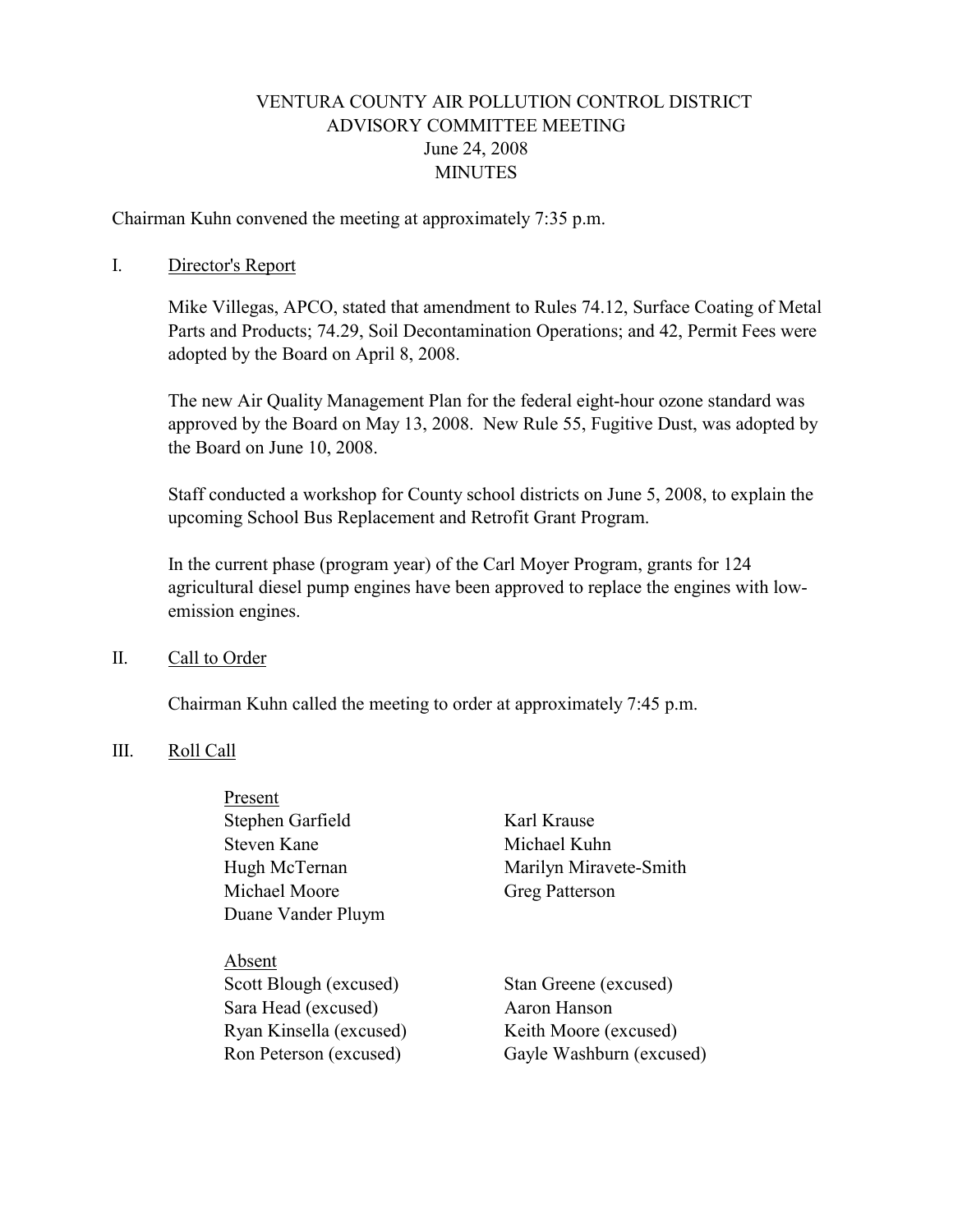Page 2

**Staff** 

Mike Villegas Don Price Keith Duval

Public

No Public Attendees

# IV. Minutes

The minutes of the February 26, 2008, meeting were approved as drafted.

# V. Committee Comment

Committee member Miravete-Smith asked for more detail about the school bus replacement program and why our District was implementing the program, while some other air districts were having the state implement the program. Mr. Villegas responded that with the \$5 million grant for Ventura County, our District would receive \$100,000 to implement the program, which we believe is adequate. Further, our local school districts prefer having our District implement the program locally.

Committee member Miravete-Smith asked for an update on the proposed Southern California Edison (SCE) peaker plant near Mandalay beach. Mr. Villegas stated that the land use permit for proposed plant was denied by the City of Oxnard. However, SCE was appealing that denial to the Coastal Commission. The Coastal Commission staff was recommending that Oxnard's denial be overturned. The Commission had not yet made a final decision. The proposed plant would comply with APCD regulations; however, our permit would be issued only after a land use permit was issued.

VI. Public Comment

There was no public comment.

VII. Old Business

There was no old business.

- VIII. New Business
	- A. Proposed Amendments to Rule 230, Notice to Comply

Don Price, of District staff, gave an overview of proposed changes to Rule 230. The changes are as follows:

- Remove Section A, Purpose
- Revise definition of "Notice to Comply," Subsection C.4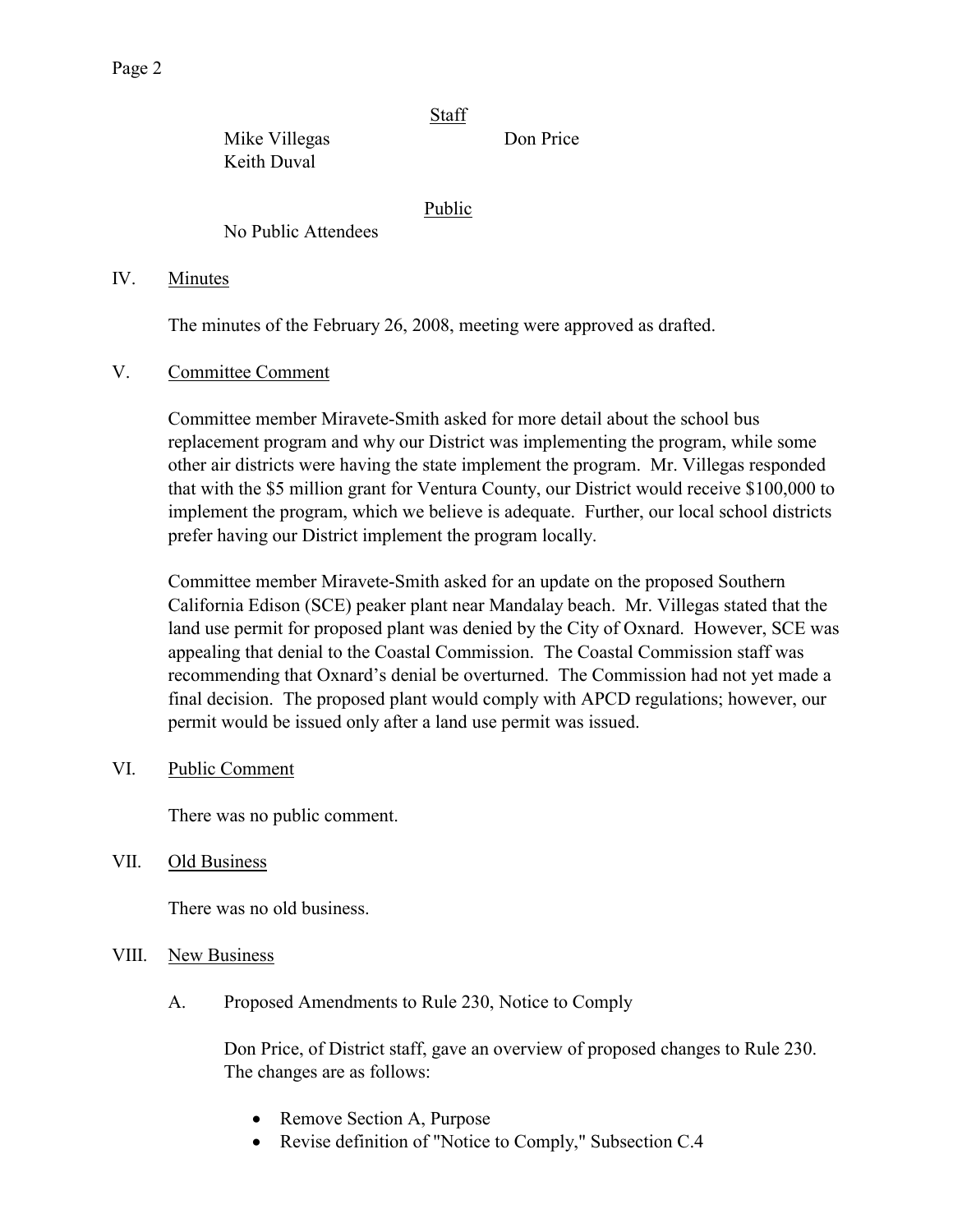Mr. Price stated that the Notice to Comply (NTC) is essentially a "fix-it" ticket and is favored by sources as a way to avoid Notices of Violation. The NTC is used for minor problems such as administrative violations, procedural violations, and excess emissions of an insignificant nature. The proposed revision will assure that Rule 230 remains valid by removing references to obsolete Health and Safety Code sections.

Committee member Michael Moore pointed out that renumbered Section D, Appeals, does not specify a complete appeal process. Mr. Duval stated that, so far, no one has formally appealed an NTC. Mr. Moore also suggested charging NTC recipients a reinspection fee.

It was moved (Vander Pluym), and seconded (Patterson), to recommend to the Board adoption of the proposed revisions to Rule 230. The motion was approved unanimously.

 B. Proposed Amendments to Rule 72, New Source Performance Standards, and Rule 73, National Emission Standards for Hazardous Air Pollutants

Don Price, of District staff, gave an overview of proposed changes to Rules 72 and 73. The changes are as follows:

Rule 72:

- Update references to 13 standards
- Delete Subpart XX, Bulk Gasoline Terminals
- Request delegation for 4 additional standards
- Update titles, add or amend applicability dates

Rule 73:

• Update reference to Subpart A, General Provisions

Committee member Michael Moore asked about the integration of federal standards into District operations. District staff stated that the most stringent of federal, state and local requirements are included in District Permit's to Operate, which are subsequently enforced by District staff.

It was moved (Miravete-Smith), and seconded (McTernan), to recommend to the Board adoption of the proposed revisions to Rule 72 and Rule 73. The motion was approved unanimously.